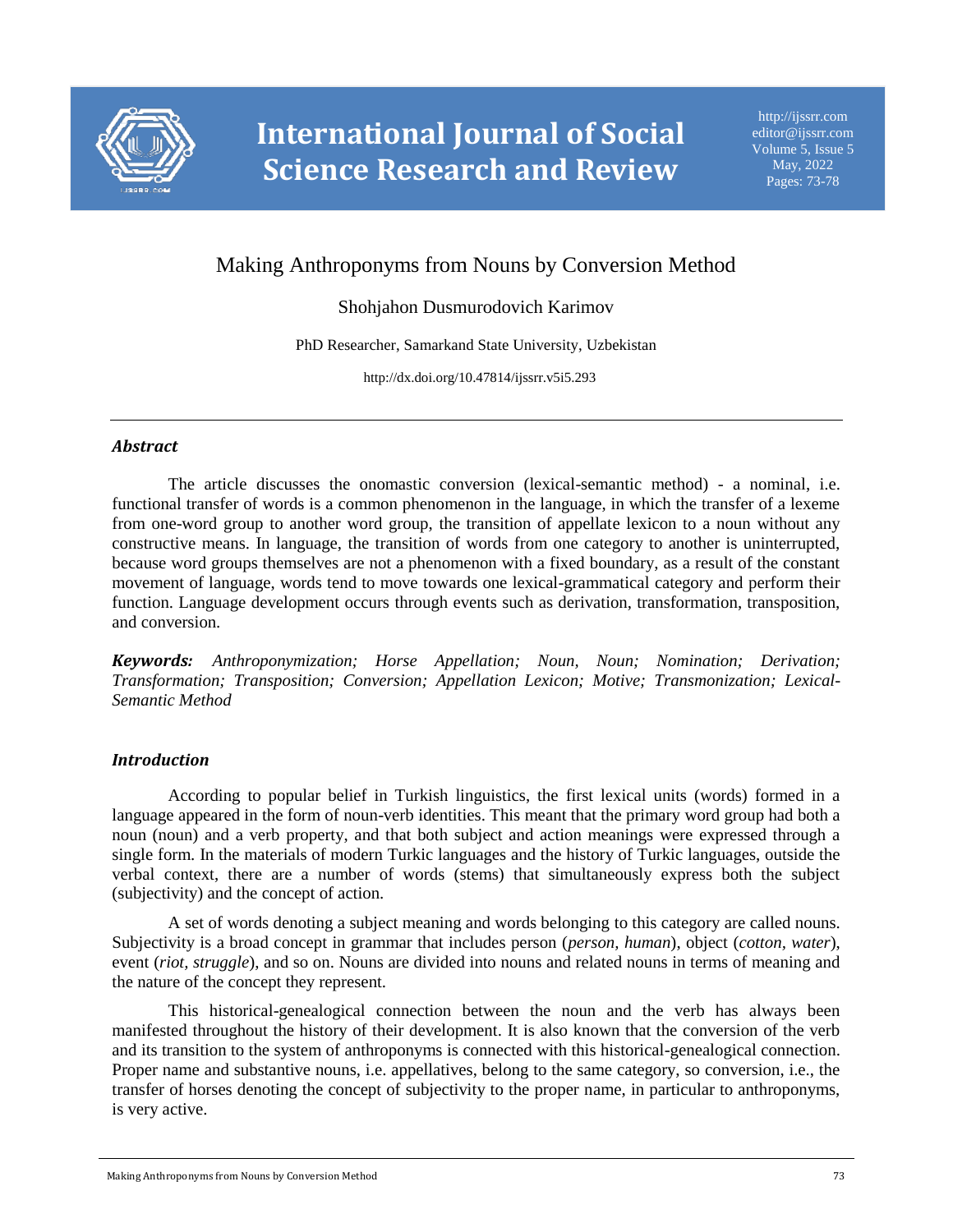

## *Main Part*

Anthroponymized noun appellative can be lexically and spiritually grouped as follows:

**Anthroponymization of appellatives expressions representing the concept of person:** *Bashar* (person, man, human; mankind, humanity), *Yigit* (adolescent, young adult; be a big guy growing up healthy), *Inson* (person, man; humanly boy), *Man* (male, generous man), *Son* (in the sense of getting a son after the daughter).

**Anthroponymization of appellatives expressing the concept of a person believing in Islam.**  Such names belong to the group of religiously motivated names and are associated with a strong belief in Allah, expressing the notion of a person who believes in His Oneness, His angels, books, prophets, destiny, the Day of Judgment, and the Resurrection [1]. For example, such as *Zahid* (pious, pious, pious; left the world), *Muslim* (submissive, Muslim; pious), *Muslima* (Muslim, godly woman), *Muslim* (believer in Islam; follower of Islam; pious), *Muhlis* (sincere, benevolent, faithful or worshiper, worshiper), *Muhlisa* (kind girl; godly girl), *Momina* (a Muslim girl who believes in Sharia; a pious woman).

The beliefs and rituals associated with naming have been going on since time immemorial and have become a definite ethnographic tradition. This, in turn, gives rise to terms related to the ethnographic basis of names. These are:

- 1. Terms denoting the process of naming a person or a geographical object: naming, name selecting, name giving, calling, titling, naming a child, naming a baby, choosing a name for a baby, appropriate name, and so on.
- 2. Customs, terms denoting beliefs related to naming: adoptive names (names), dedication names, names, wishes, negative names, descriptive names, euphemistic name, lucky names, unlucky names, boyish name, girl's name, ethnography of names; taboo name, totemic name, totem-based names, totem ethnonyms, double name, doubletitle, the child's pseudonym [2].

**Anthroponymization of appellatives denoting kinship and closeness, like:** *Ana (ona in dialect; girl named after mother)*, *Amma* (a girl named after her deceased aunt), *Acha* (a girl named after her mother or grandmother), *Ayajon* (a precious, cherished girl named after her mother or grandmother), *Bobo* (a child named after a deceased grandfather / great-grandfather. According to some sources, *Bobo* is a father, a religious leader, a great sheikh. *Bobojon* is a child named after his grandfather. The child was called "Bobojon" without saying his real name, and the name became the child's name), *Bobokolon* (a child named after his great-grandfather replacing him), *Buva* (a child named after his grandfather or greatgrandfather), *Buvak* (baby, infant, babe), *Buvicha* (a little girl named after her grandmother or a girl named after her sister), *Doda* (named after the deceased father (father) or grandfather), *Volida* (whether the mother is a rich woman with children or a girl who takes the name of her late mother), *Jiyan* (let him be a nephew to his uncle, or a child born in his uncle's house), *Ena, Enash* (a soul-loving girl named after her mother or grandmother), *Momo* (a girl named after her grandmother), *Otajon* (whether it is a precious, child, or a young man like his father, to whom his father's name is given), *Og'a* (whether it is a child named after his brother (s) or a senior who has grown up), *Og'ajon* (a dear, beloved child named after his brother), *Tog'a* (a child born in his uncle's house or a child named after his uncle), *Singil* (younger sister), *Checha* (a word specific to the dialect; the wife of close relatives like brother, uncle, a girl named sister in law) [9].

**Anthroponymization of appellatives expressing the concepts of friendship, brotherhood.** Noun appellatives are named in the conversion method based on the motivation of the parents to want the born child to live with their family members, relatives and neighbors as well as their children and become friends, friends, brothers and sisters, like: *Anis* (close friend, companionship, companion, interlocutor), *Axiy* (friend, brother; high; the possessor of mercy, generosity), *Yoron* (friend, companion), *Do'st, Jo'ra* (grow up to be a companion, companion, companion, friend to the children of the father or his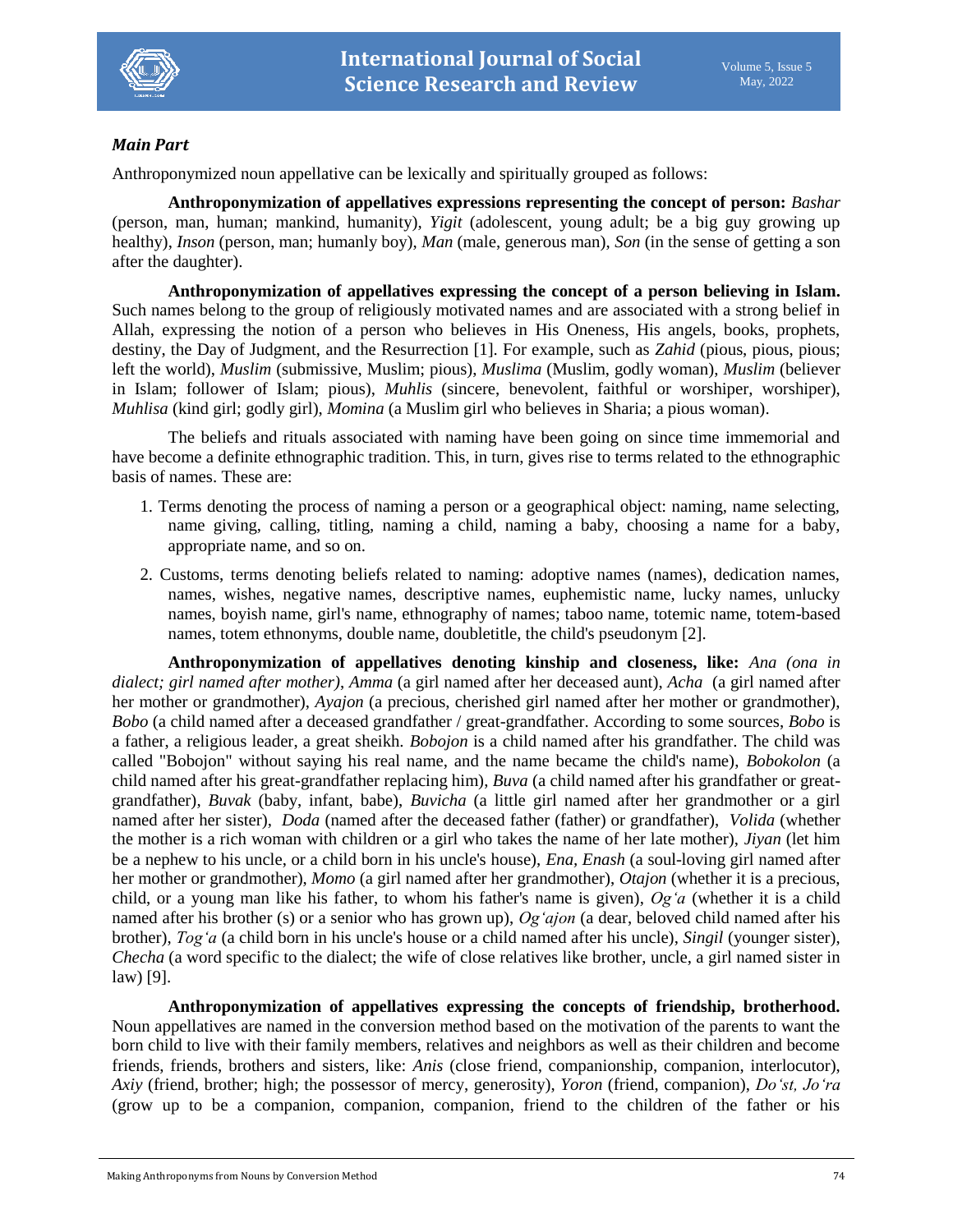

predecessors), *Rafiq* (friendly, sympathetic, generous or valuable, hotamtoy, open), *Rafiqa* (friend, companion, comrade, partner), *Ulfat* (let him grow up to be a friend and companion to older children and parents), *Sherik, Habib* (dear, dear friend) [6].

**Anthroponymization of appellatives representing human body parts and their parts.** *Bag'ir* (close to heart, dear or knowledgeable, wise child), *Tavon* (strong, energetic, resilient, resilient, healthy child), *Tirsak* (let the parent be the support, the backbone, that is, the elbow), *Mijja* (as dear as a lash, as precious as a black eye; the whites of our eyes are black), *Mujgon* (eyelashes), *Dil* (heart, heart, vitality, that is, the possessor of a conscientious, generous heart, or brave, courageous), *Jamol* (a beautiful, delicate, handsome child), *Ruxsor* (lit.: cheek, face; beautiful, graceful, beautiful-faced girl), *Chehra*  (face; beautiful, graceful) [10].

**Anthroponymization of appellatives representing celestial bodies:** *Axtar* (star, three star; that is, happy, blissful), *Yulduz* (let the fortune be as high and bright as a star), *Gunash* (may his life be as bright as the sun; child of the sun), *Xurshid* (the sun; a very beautiful or attractive, fortunate child), *Shamsi* (sun, light, rabbit, radiant), *Kunash* (sun, day (see *Oftob, Shamsia*)), *Kavkab* (star, planet; light, rained, i.e. happy, fortune high), *Moh* (moon, beautiful girl like the moon), *Mohi* (like moon, the beauty, the elegance), *Mohlar* (moons, i.e. the captain of the beauties), *Mahtob // Mohtob* (moonlight, moon, full moon, radiant, radiant moon girl born in the moon), *Oftob* (sunny, radiant; shining, radiant), *Quyosh* (Let Fortune shine as bright as the sun; sun child or beautiful child or beautiful), *Oy* (in the name of women it means beautiful, in the name of men it means happy, lucky), *Qamar* (beautiful as the moon, moon-faced, beautiful), *Osmon* (be as high as the sky), *Halol* (a girl born on the night of the new moon, a two-day lunar eclipse) [6].

**Anthroponymization of appellatives representing professional names.** In Uzbek linguoculture a group of anthroponyms based on the lexical basis of professional names are based on the desire of people to appreciate and respect a certain profession or occupation in which their grandparents, past generations, relatives are engaged in the family, to continue the family traditions in the future and to have such a profession or social factors, such as envy of a profession, ethnographic habits, like: *Podabon, Mirshab, Kosiba, Suvchiboy, Yilqichi, Qovunchi, Cho'liq, Chilangar, O'qchi, Ipakchi* [3].

In the anthroponymy of the Uzbek language, there is a conversion of horses and appellations, representing the names of historical and modern professions, into anthroponyms by the method of conversion:

*Adib*  $\lceil a \rceil$  – writer; teacher, coach, educator.

*Adib* [ a.] – writer girl; a gentle, well-mannered girl.

*Voiz* [а.] – preacher, preacher of religious sects, orator. Forms*: Voizxon, Voizqul*

*Gulsoz* [p.] – florist, a girl who takes care of flowers.

*Gulchi* [p.–а.] – a flower grower or flower seller girl.

*Zargar* [p.] – master of goldware.

*Yilqichi* [uz.] – lit.: horse feeder, that is, let their horses be plentiful and rich.

*Jibachi* [uz.] – jiba (military uniform made of metal, armor) maker or the name of one of the lower ranks in the palace of the Emir of Bukhara in the past.

*Musavvir//Musavvur* [а.] – artist, painter, photographer.

*Musavvira* [а.] – painter, photographer girl.

*Muxbira* [а.] – press (journalist) girl.

*Notiq* [а.] – eloquent, a master of words; owner of colorfulness.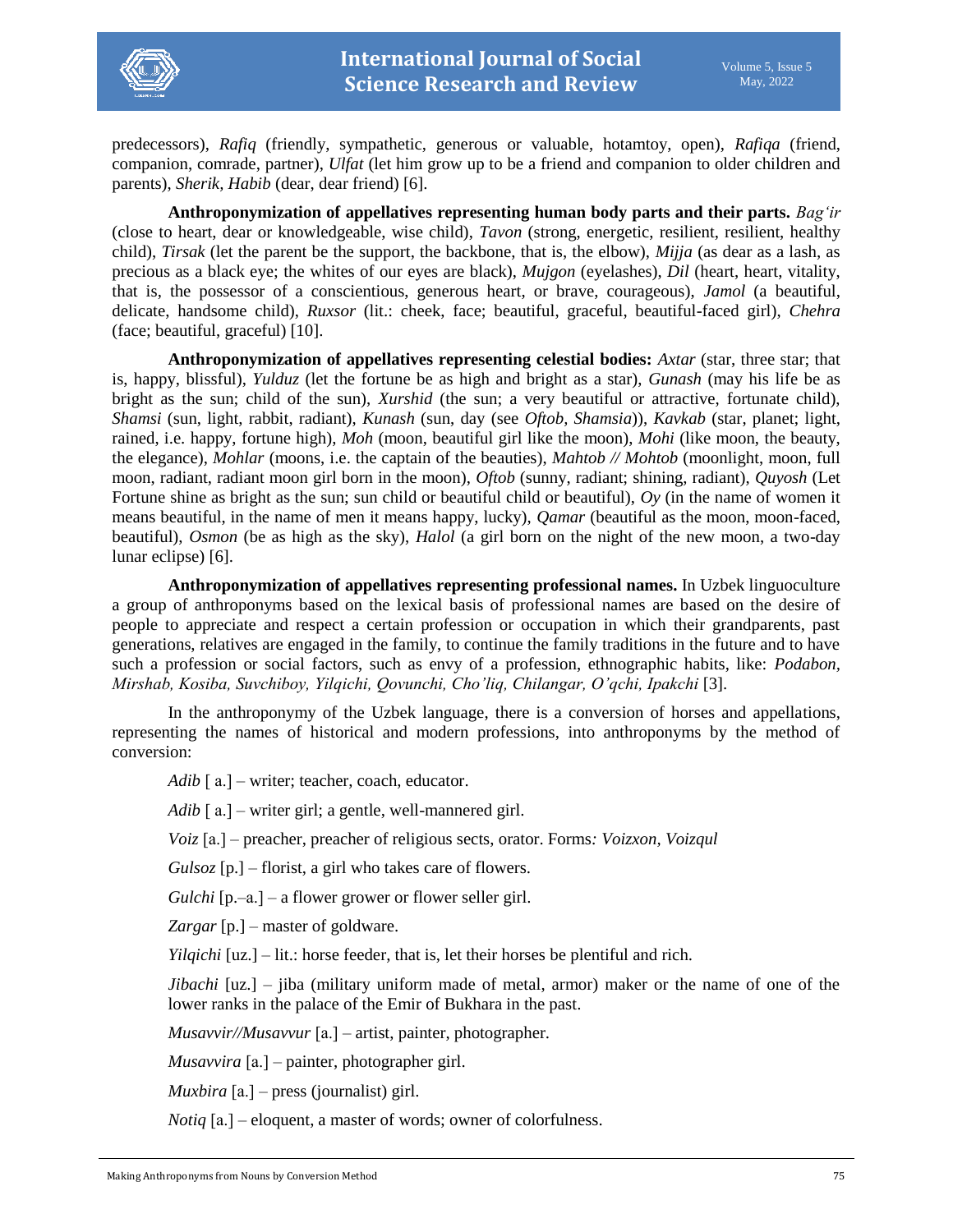

*Notiqa* [а.] – eloquent, clear language girl.

*Noshira* [а.] – publisher, enlightened, educated, knowledgeable.

*Olima* [а.] – knowledgeable, wise girl.

*Rassom* [a.] – photographer, artist.

*Raqqosa* [а.] – dancer girl, artist girl.

*Sarrof* [а.] – lit.: money changer, money grinder: expensive coins, identifying and distinguishing stones; goldsmith.

*Sayyod* [а.] – hunter.

*Sayyoda* [а.] – hunter girl.

*Sovchi* [uz.] – waterman, farmer boy.

*Tabib* [a.] – vaccinator, physician, healer.

*Shoir* [a.] – poet, eloquent speaker, orator.

*Shoir* [a.] – poet, eloquent speaker, orator girl.

*O'qchi* [uz.] – shooter, sniper; hunter boy.

*O'roqchi* [uz.] – a child born during the grain harvest.

**Anthroponymization of appellatives representing action, career names.** Based on the desire of the child to grow up to have a high career and career, as well as the motivation to express the actions, career and title of the ancestors, the appellations expressing such a concept are called by the method of conversion. For example, *Amir* (ruler, guide or Commandment - life, vitality), *Amira* (a ruler, a leader, a submissive woman), *Arbob* (sir, host, owner or career, a person whose position is great), *Valiy* (saint, holy saint, or miracle, prophet), *Vazir* (whether as an assistant, an aide, a high-ranking official, or as a healthy adult minister), *Vazira* (vizier, that is, to be an official), *Malik* (podshoh; let the king, the governor, the king, that is, grow up healthy, dignified, wealthy), *Malika* (the queen; a woman belonging to the royal family; great rank girl), *Noib* (deputy, assistant), *Noiba* (whether an assistant, a helper girl, or a deputy), *Rais* (chief, leader, leading sarvar girl), *Raisa* (chief, captain, leader, chief girl or gr.: polite, kind, obedient), *Sarboz* (be a soldier, a soldier, a military man), *Sardor* (leader, chief; chief of the tribe), *Sulton* (king, ruler, king, that is, long-lived and high-ranking), *To'ra* (nobleman, prince; a man of great careers or a child as strong as a shield), *Xon* (be a king, a ruler, a ruler, that is, a man of great ranks, a leader), *Xonim* (lady, princess; ruling woman; a girl or such a girl belonging to the dynasty of khans), *Xoqon* (ruler, king of kings; great king, emperor) [4].

**Anthroponymization of appellatives representing socio-political stratification:** *Sayid* (lit.: master, possessor; chief, leader. This word is an honorary title of the descendants of Muhammad (s.a.v.); nobility; aristocratic), *Xo'ja* (boss, master, lord; teacher) [7].

**Anthroponymization of appellatives representing the concept of space, country:** *Adir* (great, high; great rank), *Jahon* (life is as wide as the universe and full of light), *Viloyat* (holy, blessed, i.e., daughter of guardianship, sanctity, or country), *Devor* (protected or as strong as a wall бўлсин), *Diyor* (the country, the child of the motherland), *Dunyo* (is the shortest part of a name that contains the word "dunyo"), *Dala* (a child born in the field or an adult in the fields, the owner of the land), *Muzofat* (region or added, increasing), *Mamlakat* (country; motherland child), *Kishvar* (country, motherland child), *O'rda* (nest, shelter or camp or many, cannon, gang, that is, let the children multiply and become a gang), *Chodir* (a child born in a cap or a child born in a veil), *Yaylov* (a boy born in the meadow, in the meadow, or free, to spread out), *Qo'rg'on* (whether fortified, solid, or protected, protected) [8].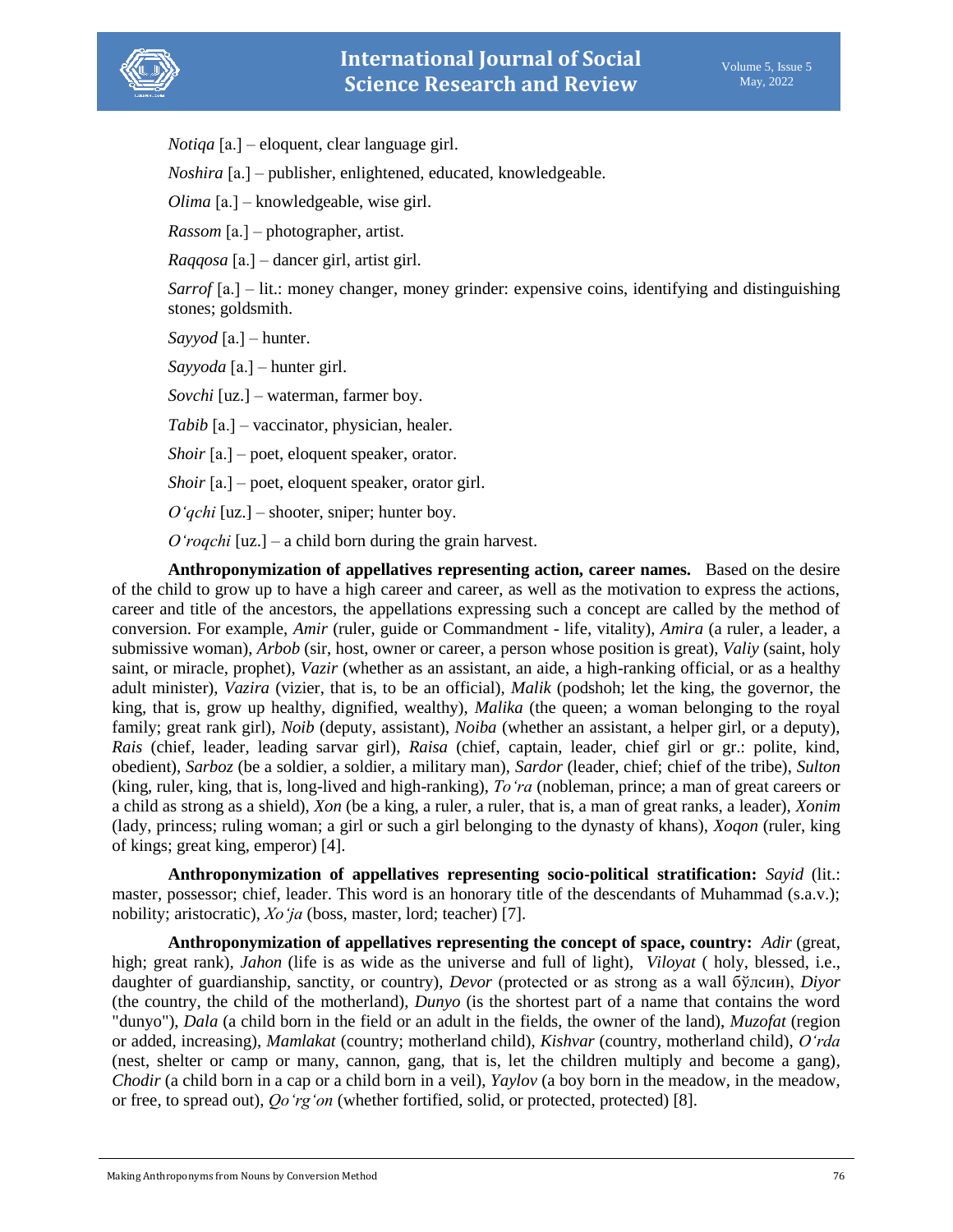

**Anthroponymization of appellatives representing water bodies and structures:** *Arna // Anna* (let his life flow like a great anchor), *Buloq* (let your life be as clear and lasting as a fountain), *Daryo* (whether his life is as long as a river, long or as a win-win, victorious, successful), *Dengiz* (may his life be as wide and boundless as the sea), *Ja'far* (heavenly ditch, ankhar), *Chashma* (let his life be as pure and continuous as spring water), *Sohil* (coast, border; purpose, desire, aspiration) [6].

### **Anthroponymization of noun appellations representing animal, bird names.**

**a) Anthroponymization of appellations representing pets:** *Dagar // Digar* (lamb (8–10-monthold male lamb), i.e., beloved, male son), *Jiyron* (ginger - a thoroughbred horse, brown horse), *Toy* (foal, colt or child named after grandparent (mother's father) or second child in the family), *Takaboy, Takajon* (whether the marble under the pillar is as strong as a stone or as strong as a taka, an energetic child or a rich, wealthy man), *Bug'ro* (be as strong and mighty as a two-legged camel), *Buqa, Buqaboy* (be as strong, strong, enduring as a bull), *Tovshan* (a rabbit-like, agile child), *Qunon* (three-year-old male horse; be a cheerful and powerful young man), *Qulon* (let him grow up playing and spreading like a beautiful child or slave like a 1-year-old foal), *Qo'zi* (whether a beloved, masculine child, or a wealthy child, or a child born in the lambing season), *Qo'chqor* (forehead or be a strong young man like a ram when he grows up healthy);

**b) anthroponymization of appellate representations of wild animals:** *Oxu* (deer; a beautiful, delicate girl like a deer), *Jayra* (a deer, a beautiful, graceful girl like a wild deer), *Jayran // Jayron* (a young man agile as a deer), *Quralay* (black eyes of a deer or deer child; beautiful, pretty girl), *Sirtlon* (the wolf of the mane, as strong as the hyena, mighty, brave), *Suvsar // Savsar* (a valuable fur-bearing animal; be as beautiful, graceful, beautiful, precious girl as water), *Maral* (animal like a steam), *Sayg'oq* (be as agile, strong, and long-lived as a saiga), *Qashqir* (wolf);

**c) anthroponymization of appellations representing birds, birds:** *Andalib* (nightingale; sweet tongue, sweet child), *Lochin* (a child as smart as a falcon, a brave child, or a child belonging to the falcon family), *Mayna* (mayna (bird), sparrow or mayna (brain), i.e. intelligent, wise), *Sulgun* (сулгун (a pheasant, a beautiful, handsome girl like a hawk), *Turna* (a girl born when the cranes come), *To'ti*  (sweetheart, orator; a girl named after her mother), *Uqob* (eagle, brave, shrewd), *Qaldirg'och* (a girl born when swallows fly, or a girl whose eyebrows are as thin and slender as a swallow's wing), *Qarqara* (a child resembling a crane and a black bird or blackbird above its neck), *Qarchig'ay* (clever as a vulture, brave), *Qirg'iy* (agile, agile, brave like a hawk), *Qumri* (a child as gentle as a bird), Juvona//Jugona (pigeon cub; young woman), *Kabutar // Kaftar // Kaptar* (let it fly like a dove, let it live a long life, let it fly like a dove, let it fly safely), *Kaklik* (a pheasant, a free and beautiful girl like a desert bird), *Bozi* (boz – falcon, falconry; brave, clever or playful, playful - a dancer), *Burgut (*strong as an eagle, agile or a child of the eagle tribe), *Bulbul* (sweet-tongued, eloquent), *Chil* (gray sparrow or hawk), *To'rg'ay* (a child as free as a sparrow, free to grow, or a child belonging to the sparrow), *Tovus* (a peacock-like, proud girl), *Qunduz* (as beautiful as a beaver, a beautiful girl), *So'na* (a girl as beautiful as a wild duck) [5].

Based on the motive of wanting the child to grow up to be a strong, powerful, strong-willed person, the horse appellate, which represents the names of animals, is figuratively converted into an anthroponym: *Buroq* (strong as a horse, enduring), *yulbars* (as strong as a tiger), *Sher, Qoplon* (brave as tiger, energetic), *Serka // Sarka* (energetic, strong as a sergeant), *Sirtlon* (as powerful as a hyena).

Apparently, nouns in various grammatical forms, including possessive and possessive, diminutive forms, can also be named in the conversion method.

### **Anthroponymization of appellations representing plant, tree names:**

Anthroponymization of appellations representing flower names, like: *Chechak* (flower, grass; beautiful, graceful, graceful), *Afg'uvon* (a red-flowered tree that opens in the spring is a beautiful, graceful girl like a purple), *Lola* (a beautiful girl who blooms like a tulip, or a girl born when tulips open), *Savsan* (beautiful girl like a lily flower), *Sambit* (beautiful as oleander, elegant, beautiful girl), *Safsargul*